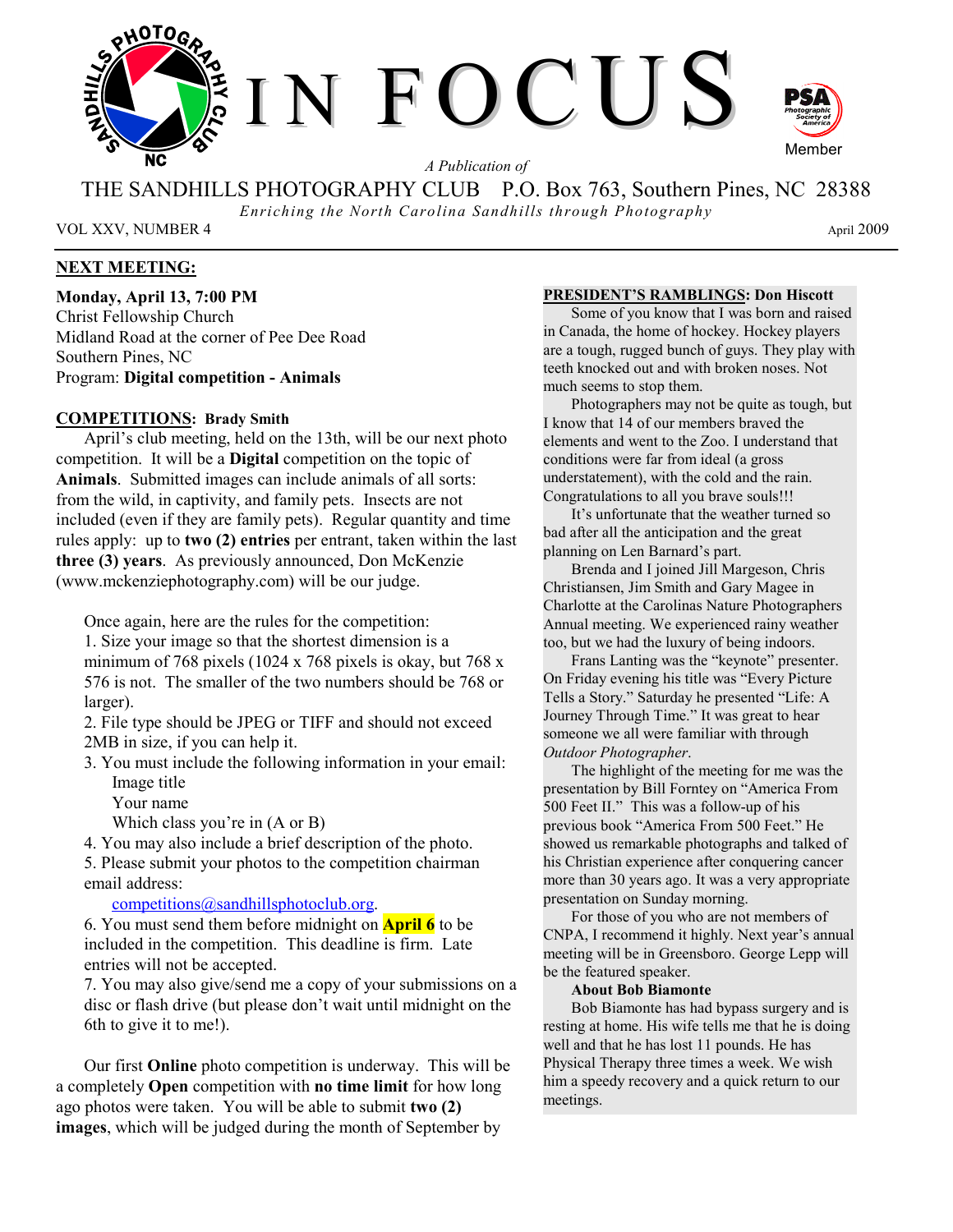all club members who wish to judge. Winners will be announced during the October club meeting. You may start sending me images now, although those images will not be shown until later.

To send images, just use the same procedure outlined above for competitions. Just be sure you put Online Competition in the subject or the email and don't send them with images for one of the other competitions. *Again, please note that images will not be viewable on the website until September 1.* 

*Looking ahead…* June's competition topic is **Travel** and will be a **Print** competition held on **June 8**. Images should capture the feeling of a time and place and portray a land, a people or a culture in its natural state. Travel images have no geographical limitations: they are not limited to other lands, and may include those of domestic situations. Titles with the name of the place are encouraged. For this competition, we are still allowing only two (2) images per member, but they can be up to five (5) years old. *HAPPY SNAPPING!*

### **PROGRAMS: Len Barnard**

**May 11:** Frank Pierce, owner of *A Southern Studio,* will present a program on preparing for and doing a magazine photo shoot with thoughts and ideas toward our upcoming magazine photo competition. Frank will be the featured artist at the Artist Alley on Friday, April 3. Frank has been involved in the art field since he was 16. He is proficient in oils, watercolors, and acrylic and currently has a photography and graphic design studio and custom frame shop at 275a NE Broad Street. As an extra benefit for our club members he will start giving a 10 percent discount to all Sandhills Photography Club Members. At this point just tell him you are member to receive the discount. In the future we hope to develop a way that will allow him to know our members.

**July 13:** Tina Wrona of *Tina Wrona Photography* will present a program that will give parents and grandparents pointers on taking quality family photos—not just snap shots.

**September 14:** Scott Zielger, author, will discuss photography related to his published photography book.

**November 9:** "Take a Second Look with George." More info later but save any photos that you want help in improving.

#### **WORKSHOPS: Bill Matthews**

*Tone Mapping, HDR and related digital darkroom techniques* with Glenn Gilchrist will be presented at the Sandhills Community College Landscape Gardening Center on **Saturday, April 4 (please note change from original date)**. Glenn will give an overview of the latest shooting and digital darkroom techniques that allow you to capture a wider range of light values while providing greater control over local contrast, resulting in images that display a rich and greatly enhanced tonal range. Glenn provides more detail in his article attached to this newsletter. For more information contact Glenn at glenngilchrist@nc.rr.com or 910-725-0112.

*Enhancing One's Photographic Creativity with* Mike Stratil is scheduled for Saturday, **May 16**, at the Sandhills Community College Landscape Gardening Center, 9:30 – 11:30 am. This workshop will explore the dependence of the quality of photographic work on the imagination, symbolism and emotional message that the photographer brings to the task. You may find more details in Mike's announcement included with this newsletter, or call Mike at 949-6518 for more information. A sign-up sheet will be circulated at the April meetings.

 *Understanding the RAW Digital Camera Image Format* and *Getting Your Monitor Calibrated with the SPC Projector,* a two-part workshop with Bill Matthews, is scheduled for Saturday, **June 27**, 9:30 – 11:30, at the Sandhills Community College Landscape Gardening Center. Details to follow.

 *A Photoshop Workshop at SCC* with Bob Biamonte is being planned for September or October.

#### **LIGHTROOM PROGRAM: Don Hiscott**

Elsewhere in this newsletter you saw the information about Bob Biamonte's surgery.

Bob and Dave Nicoll had planned to teach Lightroom at Sandhills Community College this spring. Because of Bob's surgery this has changed. I talked with Dave Nicoll and he told me that he would be willing to run a Lightroom Class at his studio. He would charge \$50 an hour and could accommodate five people. He also told me that five sessions would be enough to get us well acquainted with Lightroom. If anyone is interested please let me know and I will see if we can make it work.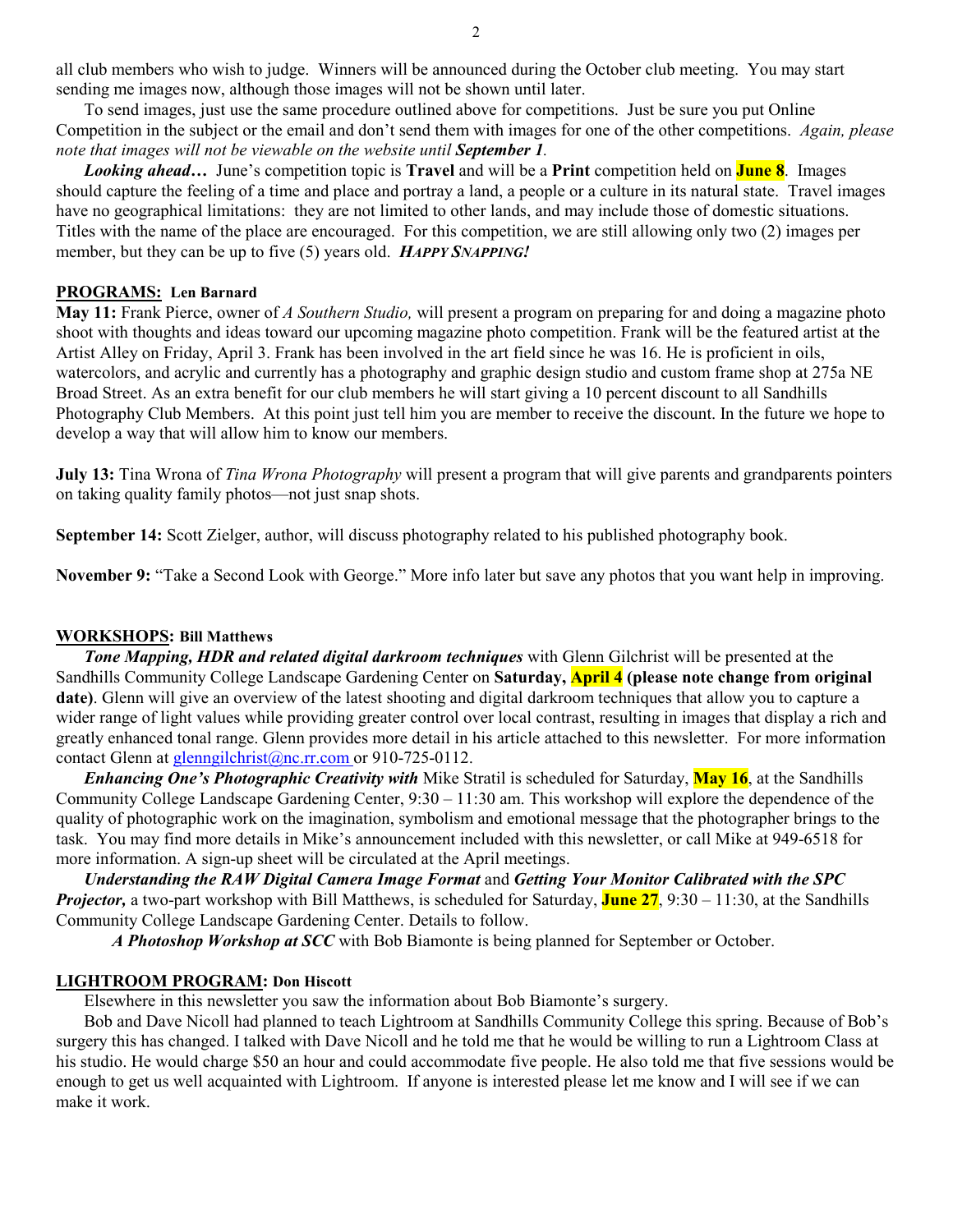### **EXHIBITIONS: Betty Hendrix**

**Appalachian Physical Therapy at Olmstead Village in Pinehurst** will be displaying the photographs of our club during May and June. Twenty-two of our members will be showing about 44 works in all. The list of photographers is set. All work *must* be properly framed and wired prior to delivery. Anything delivered improperly will be omitted from the show.

Please e-mail or call Betty Hendrix: **bettyhendrix@charter.net** or 949-4131 if you have any questions.

#### **SPRING FIELD TRIP: Brenda Hiscott**

Things are coming together for the Spring Trip. By the time you read this newsletter we will have passed the April 1 date for the Hilton (formerly the Sheraton). I'm sure they will still honor the discounted rate of \$115. It will be helpful in our planning if you will let me know that you have made your reservation. You can either call us at 295-9544 or send an email at hiscott@nc.rr.com.

We have talked with Ed Hall, the President of the Coastal Photo Club. Some of their members will meet with us at our hotel on Monday evening, the 27<sup>th</sup>, at 7:00pm. They will be able to give suggestions of places to see and photograph. He recommends a trip to Ft. Macon, about an hour from New Bern. Beaufort is another of his favorite places to photograph. He and his wife like the restaurants as well. Don and I have been to Beaufort and we would echo Ed's recommendation.

If you not already decided to join us in New Bern from **April 27 - 29**, I hope you'll come to enjoy the outing.

### **MEMBERSHIP: Alison Earl**

As of March 16, we now have 81 paid members, along with our 2 honorary members. Our three newest members are **Jeffrey Gilbert, John Osmar and Barbara Milson***:*

**John Osmar** (AKA John or OZ) describes himself as a beginner, with his Kodak Easy-Share camera. His favorite photographic subjects are his son and nature and he hopes to gain a higher skill level through his membership. He has been in the area for two years in May, coming from Akron, Ohio, about 30 minutes south of Cleveland.

**Jeff Gilbert** considers himself a beginner and has a Nikon D-50. His favorite subjects are children and any outdoors. He hopes to gain some better technique and technical know how from our club. He has been in the area for four years, moving from the Pittsburgh area.

We just received **Barbara Milson's** information in the mail. She has several years of photo experience but is definitely still learning. She is interested in all types of photography and would like to learn more about how to use her camera.

Welcome Jeffrey, John and Barbara!

As mentioned in last month's article, attached to your notice that this newsletter was ready online is the PDF with all members' names, addresses, phone numbers, and email addresses. Please let me know if there are any corrections at theearls@nc.rr.com.

### **LIBRARY: Gisela Danielson**

 Our library is growing and easy to use. You may borrow books and/or DVD/CDs. There is a link to the Library Index on our Website: http://www.sandhillsphotoclub.org/

Place your order via email, gdanielson@nc.rr.com or call me, 673-0521. Your order will be ready for pick-up at the next SPC meeting.

 Donations of gently used and fairly recent photography related books are always appreciated. Activity for March was dismal. Please take advantage of a great resource by checking out the index under the library link.

### **PHOTO EQUIPMENT CLASSIFIED**

*FOR SALE*: **Ballhead,** *Bogen/Manfrotto Model 3262QR* ballhead with integrated quick-release platform, and a mating camera mount platform. Condition is excellent. Asking \$60.00. Contact Jim Smith at smithjf@aol.com.

If you wish to buy or sell photo equipment, send your ad to **Ann Stephens** at astephens95@nc.rr.com. Ads run for two issues unless you request otherwise.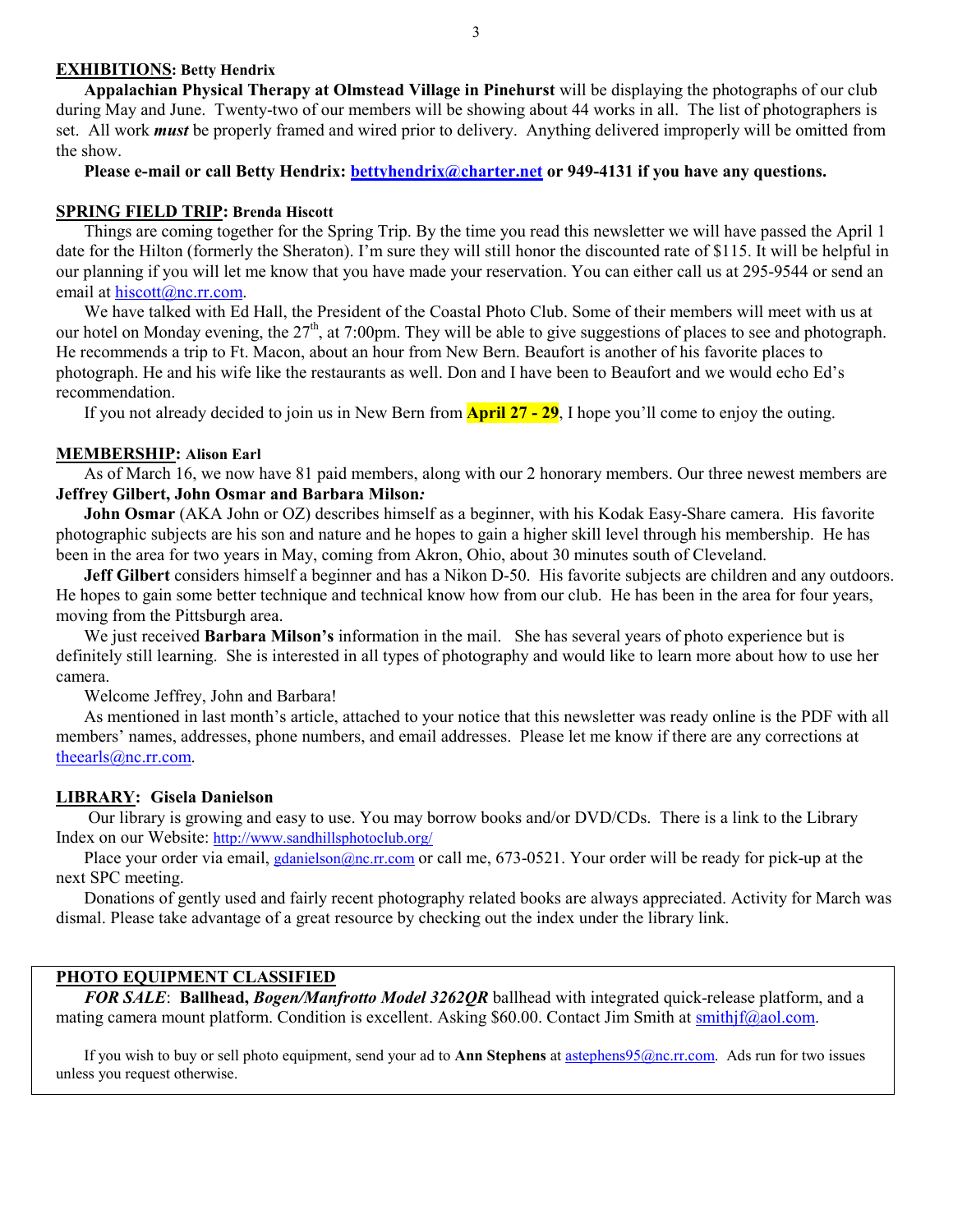| REFRESHMENT ASSIGNMENTS: Bill Sheppard                             |                           |  |  |
|--------------------------------------------------------------------|---------------------------|--|--|
| The following are refreshment providers for the next three months: |                           |  |  |
| April                                                              | June White & Donna Ford   |  |  |
| May                                                                | Lori Fischler             |  |  |
| June                                                               | Alison Earl & Kathy Green |  |  |

## **MONTHLY FINANCIAL REPORT: Denis Smetana**

## **Monthly Financial Report Regular Account**

| February $1, 2009$ | Starting balance<br>Expenses | \$5,514.44<br>$-$ \$200.00 |
|--------------------|------------------------------|----------------------------|
|                    | Income                       | \$80.19                    |
| February 27, 2009  | Final balance                | \$5,394.63                 |

Expense was for our annual gift to the SCC Foundation for a one-year scholarship.

Income was from '09 dues from two members and interest on our checking account.

## **Monthly Financial Report Projects Account**

The Projects Account was folded into the Regular Account but a separate accounting will be kept. Thus the actual balance of the Regular Account (including the Projects Account) is \$5,557.28.

There was no other activity in our projects account so the beginning and end balance was the same at \$162.65.

## **Photo Tip of the Month: Glenn Gilchrist**

Glenn Gilchrist has created a site on Flickr as a prototype for use of the Sandhills Photography Club Members. To see some club photos that have already been uploaded go to:

http://www.flickr.com/photos/sandhillsphotoclub/

When this site opens, you will see whatever pictures that have been uploaded and available for viewing. You can click on any picture to see a larger version of it, or click the Slideshow icon on the upper right of the screen. If you would like to display your photos here, follow the instructions below:

At top right, click on sign in. In the next screen you can sign in as: Yahoo User ID: sandhillsphotoclub Password: spc28387 (lower case letters)

Caution: If you already have a Yahoo address, you must click on the tab that allows you to sign as shown above. From here it is basically follow their instructions to upload pictures. **Use JPG format, and size them just like you do the photos you submit for club contests.** When the picture is displayed, you will see an option to delete it if you have made a mistake. When you are done, click Sign Out on the upper right of the screen so that you go back to the view only mode.

One word of caution, be sure to put a copyright on your photos, keeping in mind that unscrupulous people can always make a copy if they so desire. There are tens of millions of photos on Flickr, so the chance of yours being used illegally is probably pretty small, but keep it in mind. You might want to keep your big money shot off the Internet.

It is a place where members can upload photos for display. Later, if there is sufficient interest, the photos can be organized into sets. For example, there could be a set of photos from a recent field trip, or a photo of the month section. There are many possibilities.

*If you have a photo tip to share with SPC members in the newsletter, please e-mail to Ann Stephens at Astephens95@nc.rr.com*

## **2009 SPC Board Members**

| President      | Don Hiscott                      | 295-9544 |
|----------------|----------------------------------|----------|
| Vice President | Len Barnard                      | 673-2135 |
| Secretary      | Donna Ford                       | 295-5301 |
| Treasurer      | Denis Smetana                    | 944-8124 |
| Past President | <b>Bill Matthews</b>             | 692-8254 |
| Programs       | Len Barnard                      | 673-2135 |
| Competition    | <b>Brady Smith</b>               | 947-3946 |
| Exhibitions    | Betty Hendrix                    | 949-4131 |
| Field Trips    | Brenda Hiscott (Spring) 295-9544 |          |
|                | Kathy Green (Fall)               | 585-0190 |
| Day Trips      | Jill Margeson                    | 673-1497 |
| Hospitality    | <b>Bill Sheppard</b>             | 944-1219 |
| Publicity      | Ann Stokes                       | 235-0950 |
| Workshops      | <b>Bill Matthews</b>             | 692-8254 |
| Newsletter     | Ann Stephens                     | 673-2091 |
| Library        | Gisela Danielson                 | 673-0521 |
| PSA Rep        | Jim Smith                        | 673-4744 |
| Membership     | Allison Earl                     | 215-0316 |
| Website        | John Wynton                      | 673-1084 |
|                |                                  |          |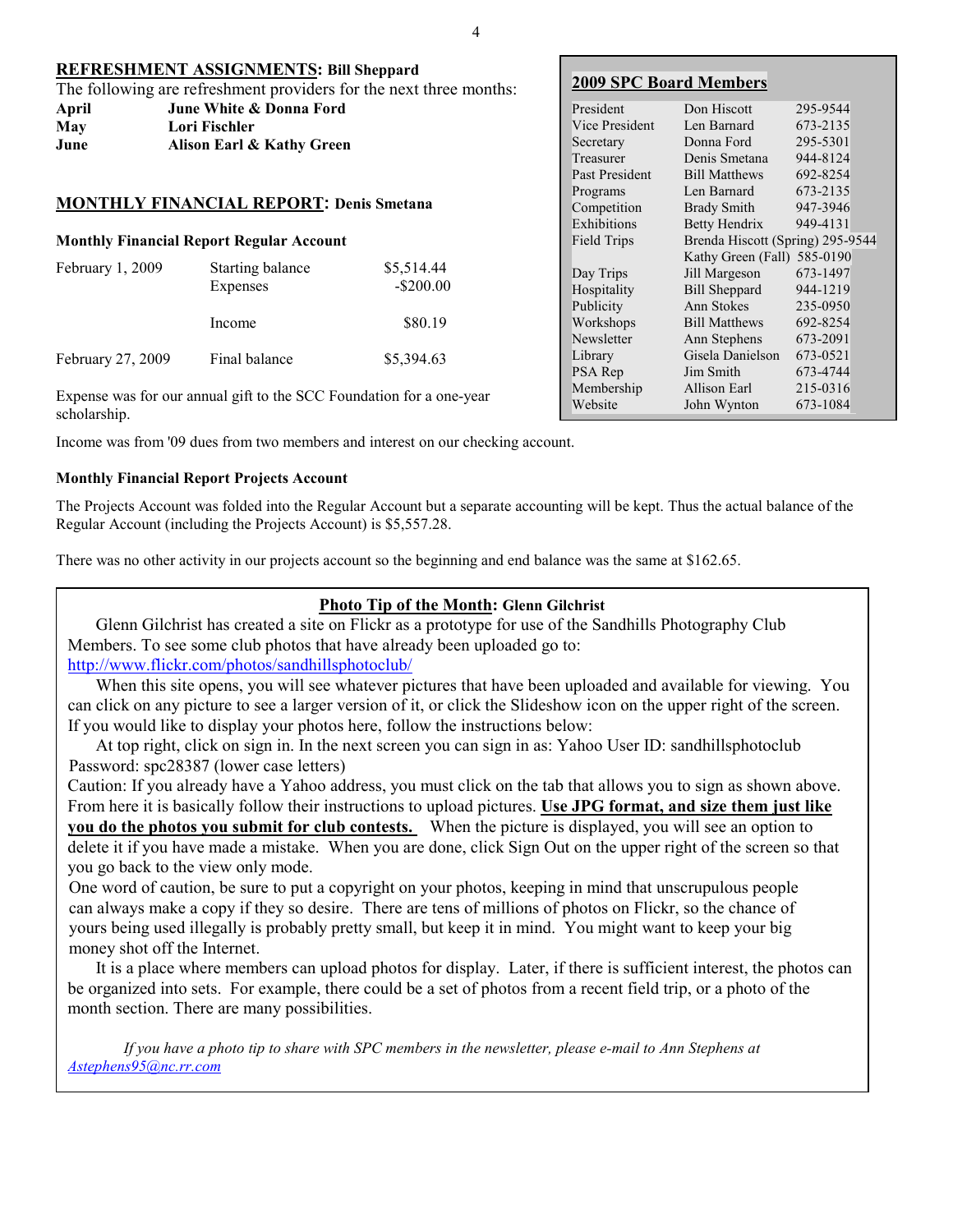## **FALL FIELD TRIP: Kathy Green** (klg1309@aol.com 910-585-0190)

 Below are three locations for a possible Fall Field Trip. Please review them and decide where you would most like to go. I need to make reservations soon since fall is a popular time. We will take a vote at the next meeting in April.

## **Choice #1 Gatlinburg, Tennessee** Photo ops and attractions; • Great Smokey Mountains National Park. • Gatlinburg Craftsmen's Fair - Arts and entertainment. Over 200 booths with Artisans on hand demonstrating their skills. Live music and food. • Harvest Festival - Arts, entertainment and history. Food and music. • The Great Smokey Mountain Arts and Crafts Community. The largest group of independent artisans in North America. Located on an 8-mile loop in Gatlinburg. • Accessible by Trolley for \$1.00 a day. • Ripley's Aquarium • Arrowmont school of Arts and Crafts gallery exhibit Oct 8-25 • Ober Gatlinburg - Ski Resort and Amusement Park. Indoor ice-skating, restaurant and shops. Accessible by the newest and largest tramway. They also have a Skylift with great photo opportunities. • Trolleys are available to go to Dollywood and other locations in the area and around town. Will try to arrange meeting with local photo club. Where to stay: Quality Inn Creekside Resort. Located beside Le Conte Creek. Rooms with private balconies just 10 feet from the creek. Gas fireplaces. Deluxe Continental breakfast and complimentary garage parking. Trolley service at the driveway. Five premier restaurants around the corner from the hotel. Special pre-arranged group rate of \$86.66 per night for a room with 2 queen beds. **Distance: 296 miles, 5 hrs and 33min. Choice #2 Cherokee, NC** Photo ops and attractions: • Blue Ridge Parkway • Great Smokey Mountains National Park • Mingo Falls - 120 ft tall. 0.4 mile hike • Great Smokey Mountain Railroad. Depots in Dillsboro and Bryson City. Great way to see the fall colors. Open and closed cars with lunches available.

- Museum of the Cherokee Indian • Oconaluftee Indian Village • Qualla Arts and Crafts Mutual • Smokey Mountain Gold and Ruby Mine • Mountain Farm Museum and Grist Mill
	- Nantahala River

Hotel to be determined. Will try to arrange meeting with local photo club. **Distance: 257 miles, 4 hrs 46 min.** 

## **Choice #3 Litchfield / Myrtle Beach / Pawley's Island**

Photo ops and attractions

- Brookgreen Gardens is large and beautiful for photographing, 20 minutes away.
- Local beaches
- Bike rental and bike trails
- 8 minutes from Myrtle Beach
- Minutes to a variety of restaurants and shopping
- Miniature golf
- Aquarium
- Active CNPA photo group in Myrtle Beach for a possible meeting to get suggestions for good places to visit.

Where to stay: Litchfield Beach and Golf Resort

- 2-4 bedroom condos \$129.00 with a full kitchen
- Seaside 1 bedroom suite \$74.00
- Villa with 4 bedrooms on the golf course \$119.00
- Breakfast \$9.00 at the resort

**Distance 3 hrs 30 min**.

# *NEXT BOARD MEETING***:**

**Thursday, April 16, 3:00, Sandhills Community College Horticultural Gardens Visitor's Center.** 

**SPC WEBSITE:** www.sandhillsphotoclub.org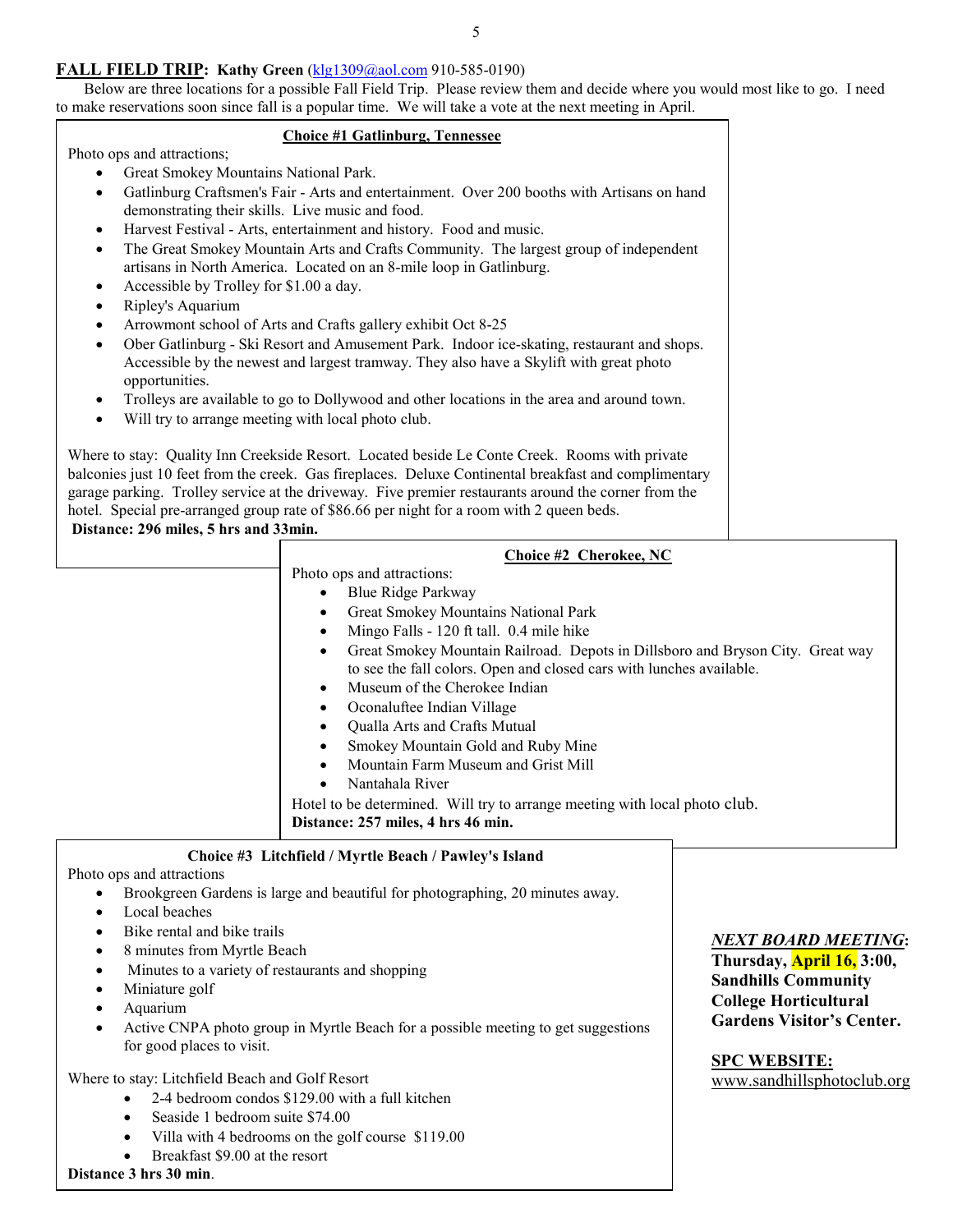### **SPC JUDGE & SPEAKER WINS BIG: Jim Smith**

**Scott Hotaling**, who was our speaker in September and Judge in October recently won several prizes for his photography. The January 2009 issue of "Wildlife in North Carolina" published the stunning results of their 2008 Photo Competition. In the category of *PEAKS, VALLEYS & MOUNTAINS*, Scott took the FIRST PLACE and an HONORABLE MENTION. In the category of *REPTILES & AMPHIBIANS,* he took SECOND PLACE, and in the category of *WILD PLANTS* he won an HONORABLE MENTION. Scott's home is in Cullowhee, NC, and he is currently a student at NC State University in Raleigh. Congratulations to Scott from SPC!

## **Fearless leader at work**



Photo by Glenn Gilchrist

Neither rain nor 40-degree temperatures deterred Program Chairman **Len Barnard** from leading a group of 14 SPC members during the N.C. Zoological Park Workshop on March 14 with Vinny Colucci and Melissa Southern in Asheboro.

.

## **MARGESON PLACES FIRST**: **Ann Stokes**

SPC Member **Jill Margeson** of Seven Lakes took First Place in the Macro/Close-up Category of the Members' Competition held during the annual conference of the Carolinas Nature Photography Association (CNPA) in Charlotte, NC, in March. Margeson's image of a butterfly (see below) entitled "Black Swallowtail" was her second CNPA win. In the Triangle Region's monthly digital competition in September 2008, she took Second Place with "Galapagos Sea Lion at Rest."

Margeson, inspired by her dad Chris Christiansen, has been a photographer all her life. During her childhood she was her dad's assistant, carrying cameras, lenses, and tripods and helping develop film in his darkroom. As an adult, motherhood interrupted her focus on photography, and after a move during which the box that contained all her photographs was lost, she decided to stop taking pictures. She explains, "I felt it was important to enjoy the moment rather than depend on memories based on my photographs." Read more about Jill in *The Pilot*.